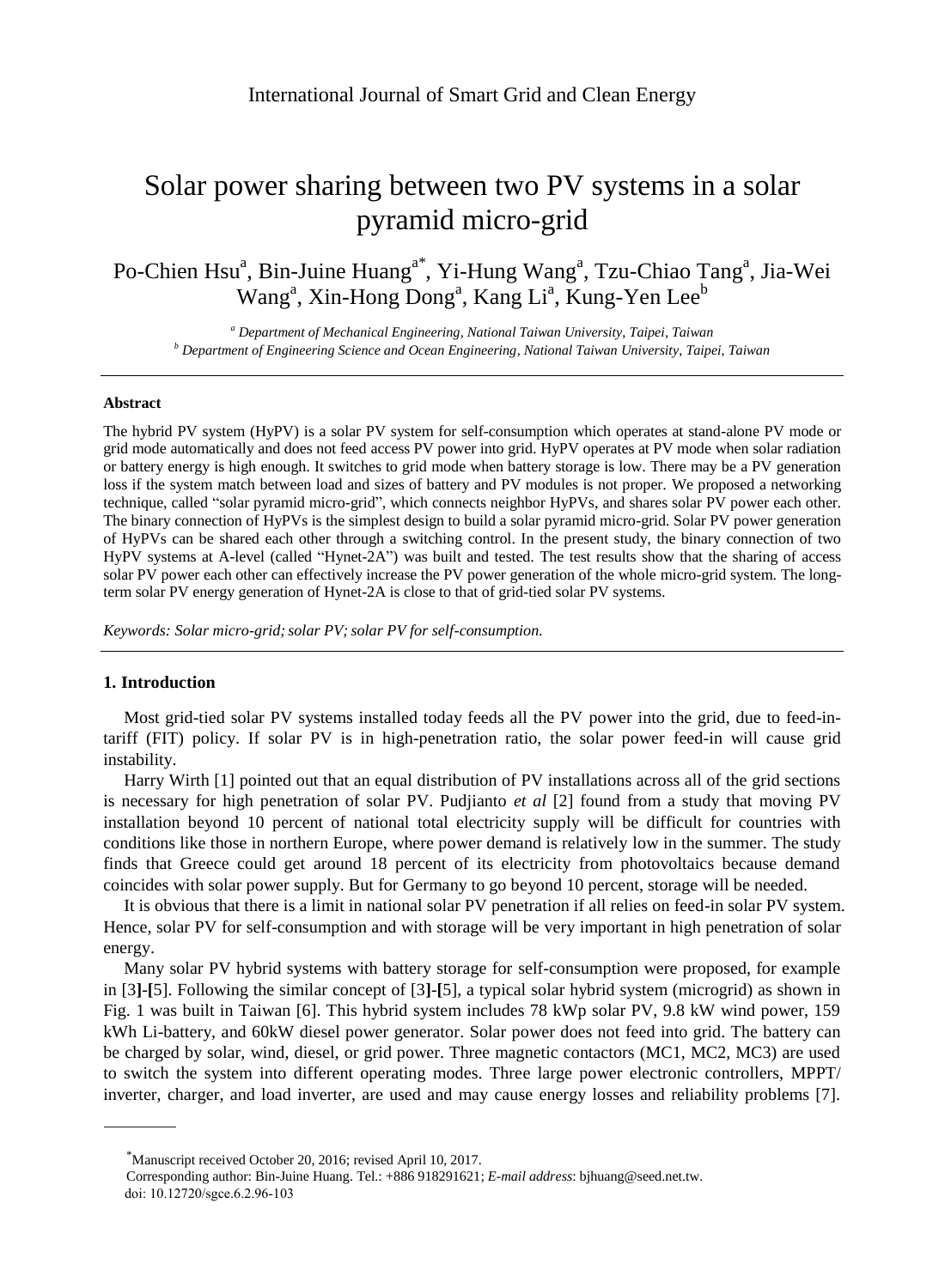This solar hybrid system is quite complicated and costly.

National Taiwan University have developed a simple solar hybrid system, called "hybrid solar PV system (HyPV)" which is in a simple structure as shown in Fig. 2 [8].



Fig. 1. Conventional solar micro-grid.



Fig. 2. Hybrid PV system (HyPV).

HyPV does not use MPPT (maximum-power-point tracking controller) and regular battery charger. HyPV operates at stand-alone PV mode or grid mode automatically and does not feed power into grid. HyPV operates at PV mode when solar PV power generation or battery storage is high enough. It switches to grid mode when battery storage is low. The switch scheme from grid to PV mode determines the system performance, including life of battery and switching device, and PV energy generation loss. This has been extensively studied and the results are published in [8]. HyPV is a solar PV power system for self-consumption without feeding PV power into grid. There may be a PV generation loss if the system match between load and sizes of battery and PV modules is not very well. To cope with this problem, we proposed a networking technique, called "solar pyramid micro-grid", which connects neighbor HyPVs and shares solar PV power each other through a switching control. Solar pyramid microgrid constructed based on binary connection of HYPVs at 3 levels is shown in Fig. 3. In this size of solar pyramid micro-grid, solar PV power of eight HyPVs can be shared each other through a smart control. The binary connection of HYPVs is the simplest design to build a solar pyramid micro-grid.



Fig. 3. Solar pyramid micro-grid based on binary connections.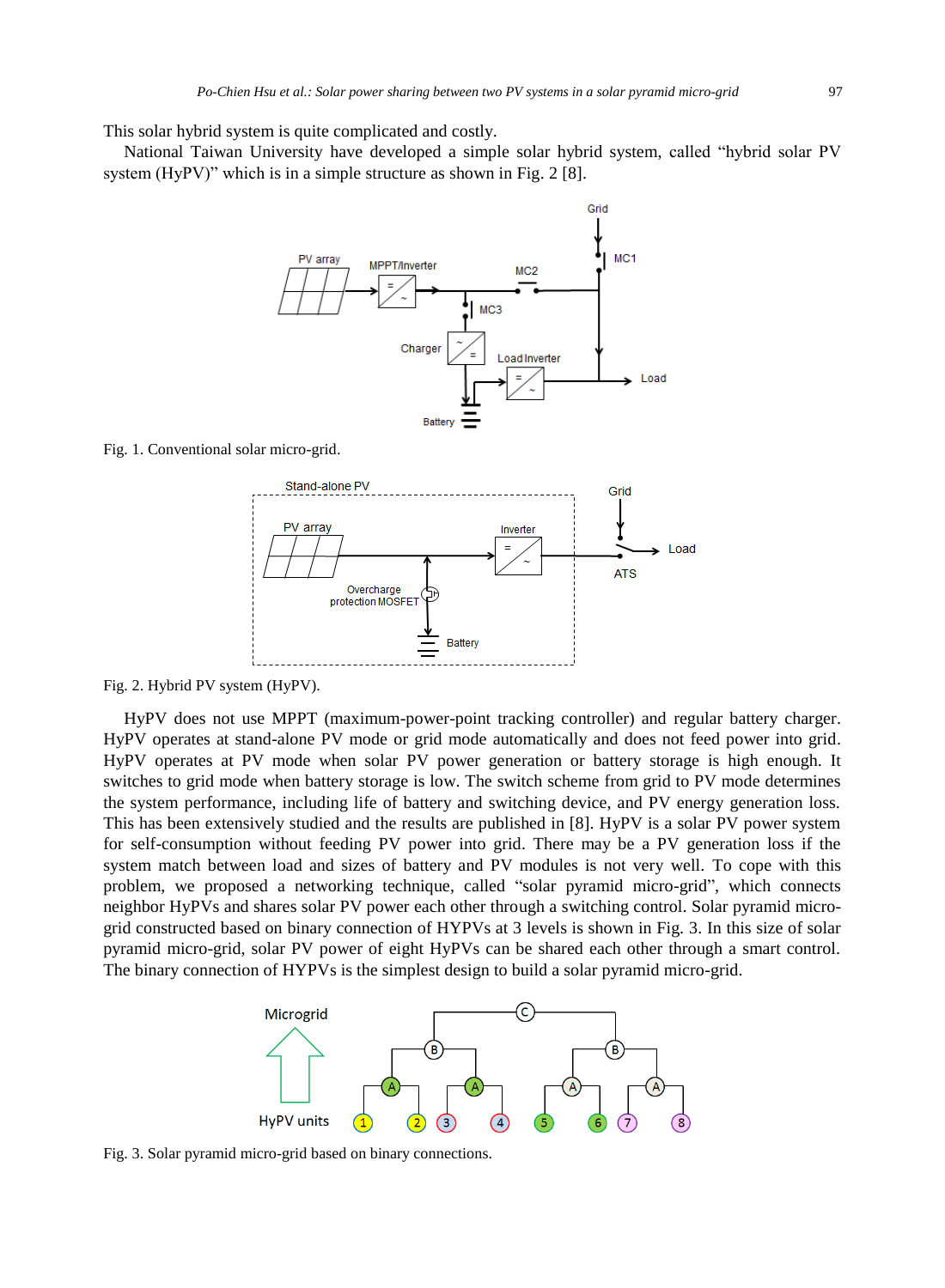In the present study, two HyPV systems connected at A-level, called "Hynet-2A", was built and tested.

## **2. Solar Micro-Grid Constructed from Binary Connection of HYPV Systems**

The individual HyPVs can be connected in a binary structure (A-level) in order to share the solar PV power each other when one of the HyPVs is at low load and its battery storage is full. Two pairs of HyPVs can be further connected in binary form as B-level for 4 individual HyPVs to share excess solar power each other. See Fig.4. The central control unit (CCU) for connection of each pair of HyPV (A1 level) is shown in Fig. 5. The CCU of B1 is the same as A1 in hardware, but with different control logic. The connection is at the ac output of the DC/DC inverter of HyPV. Access solar PV power in one HyPV with battery full will be shared by the other HyPVs through A1, A2 or B1 switching.



Fig. 4. Binary connection of individual HyPVs.



Fig. 5. B-level binary connections of HyPVs.

## **3. Experimental Study of Two HyPVs Connected at A-level**

## *3.1. Design of two HyPVs with A-level connection (Hynet-2A)*

The A-level system with two individual HyPVs is the basic unit of the solar pyramid micro-grid, called "Hynet-2A", and was built for field test to study the PV power sharing between neighbour HyPVs. Two HyPVs (D0 and D2) are selected for the binary connection, with different design of HyPV and load*.* Table 1 summarizes the design of the two HyPVs, D0 and D2.

HyPV-D0 consists of a 1.38 kWp solar PV module which was designed and installed in a low-energy house (ZEH-2, Fig. 6) to drive a split inverter-type air conditioner (Hitachi RAS-22NB) and LED lighting. The estimated solar PV energy generation is 3.4 kWh per day and the load demand is around 6~8 kWh per day, mostly in daytime. ZEH-2 is not used every day if there is no meeting.

The inside dimension of ZEH-2 is 7.4m long, 3.8m wide, 3m high with floor area 28  $m<sup>2</sup>$ . This house is used as a meeting room for 12 persons. The overall U-value is  $0.22 \text{ Wm}^2\text{K}^1$ . The total cooling load of ZEH-2 is estimated 2,200W in summer supplied by the inverter-type air conditioner with power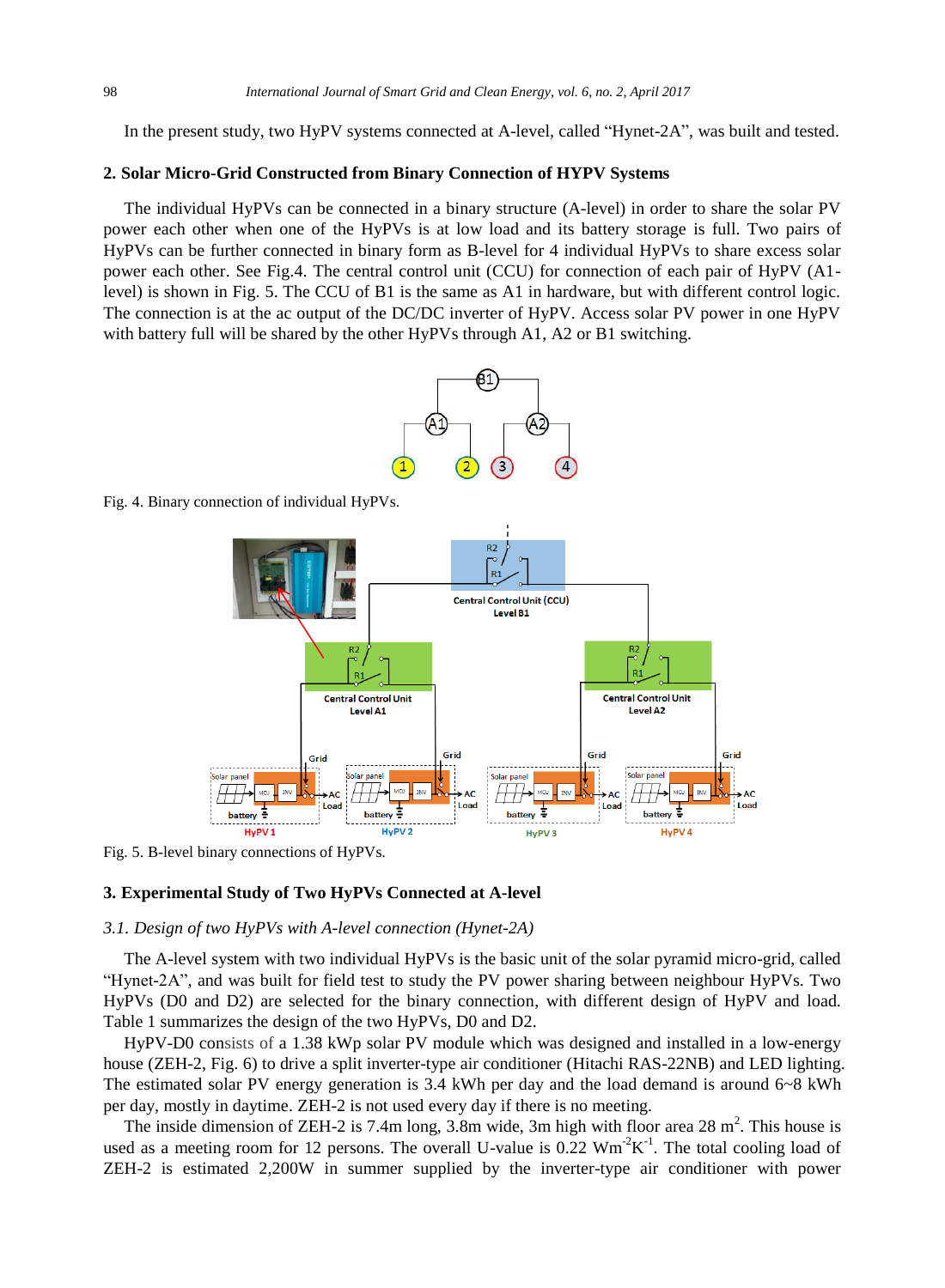# consumption 100~700W at COP around 5.7.

A 220V/1.5 kW inverter was used in D0 to convert the dc power into ac to drive the air conditioner. The cooling load as well as the power consumption of air conditioner varies with ambient condition.

| Table 1. System design specification of HyPV-D0 and D2. |  |  |
|---------------------------------------------------------|--|--|
|                                                         |  |  |

|                              | HyPV-D0                                                                          | HyPV-D2                                                                         |
|------------------------------|----------------------------------------------------------------------------------|---------------------------------------------------------------------------------|
| Solar PV system:             |                                                                                  |                                                                                 |
| Capacity of solar PV module  | 1,380 Wp                                                                         | 490 Wp                                                                          |
| Average PV energy generation | 3.4 kWh/day                                                                      | 1.2 kWh/day                                                                     |
| Battery:                     |                                                                                  |                                                                                 |
| Type                         | Li-battery                                                                       | Li-battery                                                                      |
| Capacity                     | 720 Wh (24V/30Ah)                                                                | 720 Wh (24V/30Ah)                                                               |
| Load:                        |                                                                                  |                                                                                 |
| Application                  | Cooling and lighting of a low-<br>energy house (ZEH-2) used<br>as a meeting room | lighting of stairway from<br>basement to 8 <sup>th</sup> floor of a<br>building |
| Type                         | split inverter-type air<br>conditioner (Hitachi RAS-<br>22NB) and lighting       | split inverter-type air<br>conditioner (Hitachi<br>RAS-22NB) and lighting       |
| Load power                   | $100~700W$ (air conditioning)<br>and 100W(LED lighting)                          | 150-250W                                                                        |
| Energy demand                | 6~8 kWh/day (not every day)                                                      | $3.6 - 6$ kWh/day                                                               |
| Load pattern                 | Mostly in daytime                                                                | 24 hours a day                                                                  |
| Inverter:                    |                                                                                  |                                                                                 |
| Maximum output               | 1.5 kW/220V                                                                      | 300W/220V                                                                       |



Fig. 6. Low-energy house (ZEH-2).



Fig. 7. Binary connection of two HyPVs – Hynet-2A.

A Li-battery with storage capacity 720Wh (24V/30Ah) was used. A microprocessor-based controller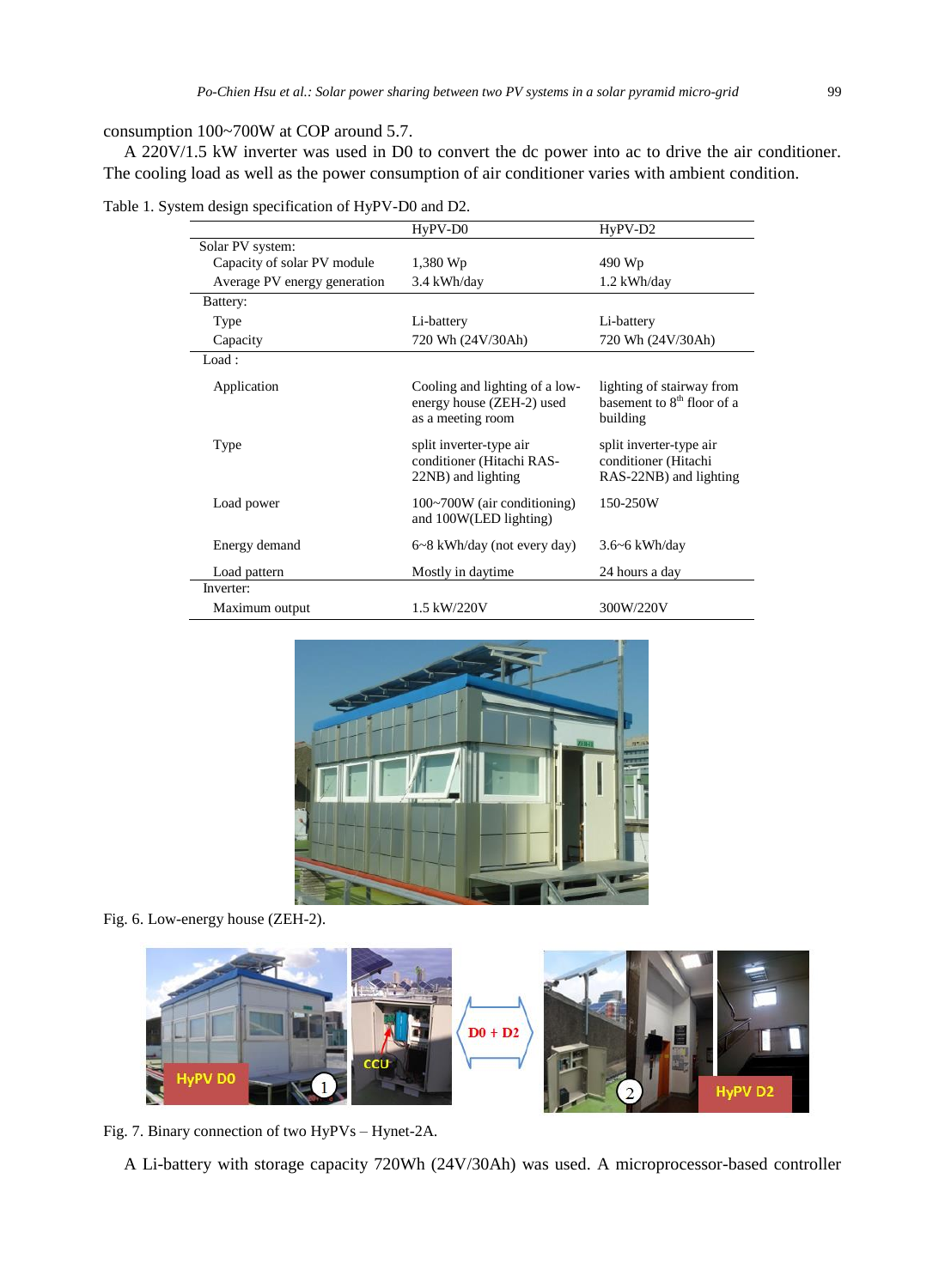(MCU) was installed. MCU performs ATS switching between PV and grid modes automatically using a switching scheme [8] and carries out CV (constant-voltage) control for battery overcharge protection and system protection, etc. For safety reason, mechanical ATS was used. The battery, inverter, switches, surge protection device, and controller (MCU) are all mounted inside a ventilated chassis.

HyPV-D2 is a solar PV system for LED lighting in the stairways of a building in National Taiwan University, from basement to  $8<sup>th</sup>$  floor. 490Wp solar PV module was installed with battery capacity 720 Wh. The power consumption of LED lighting varies between 150-250W, 24h per day.

The outlook of Hynet-2A is shown in Fig. 7. The EMS (energy management system) of Hynet-2A is shown in Fig. 8.



Fig. 8. EMS (energy manage system) of Hynet-2A.

## *3.2. Control logic of Hynet-2A*

The two HyPVs are connected through a CCU as shown in Fig. 9. The control logic consists of three states, described as follows:

State I: Searching the donor system for PV energy sharing

(1) Measure battery voltages of D0 and D2

(2) Choose the HyPV with full-charge voltage  $V_H$  as the donor and the other as the receptor.

State II: Starting PV sharing (R1 ON)

(1) When battery voltage of the receptor is  $< V_{Hr}$ -dV<sub>r</sub>, relay R1 is activated and PV sharing is started.  $V_{\text{Hr}}$  is the high voltage limit of receptor battery,  $dV_r$  is the voltage margin of the receptor battery.

(2) The battery discharge energy  $E_d$  in the donor is measured right after the start of PV sharing.

State III: Stopping PV sharing (R1 OFF)

(1) When the donor battery discharged energy  $E_d$  reached an amount  $S_D$ , the PV sharing operation is terminated.

(2) The system returns to State I.



Fig. 9. Binary connection of two HyPVs through CCU.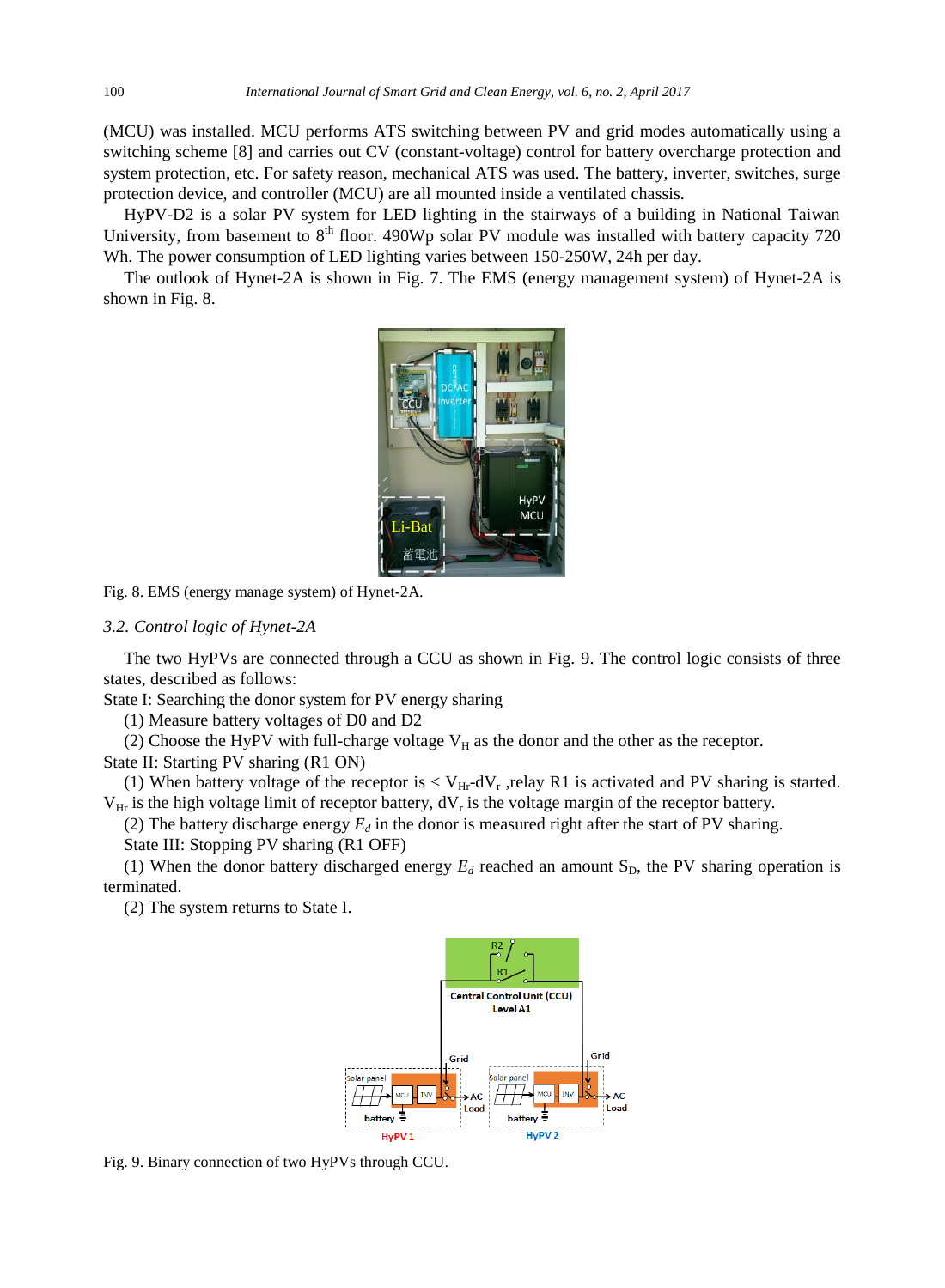# *3.3. Test results*

The test result in a partly-cloudy day is shown in Fig. 10 and Fig. 11, for variations of battery voltage, PV power generation, load power, and PV sharing control. The total time duration for PV sharing is 249 minutes with total PV energy sharing 840Wh from D0 to D2. The increase in PV energy generation of D0 due to PV sharing with D2 is 43%. Table 2 shows the daily performance of Hynet-A2.

Hynet-2A was continuously run to collect long-term performance data. Fig. 12 shows the daily PV sharing time and energy supply of D0 for 2 months. The average PV sharing time is 68 minutes per day and the increase in PV energy generation of D0 due to PV sharing with D2 is 17%.



Fig. 10. Daily performance of Hynet-2A: (a)voltage variation; (b)PV power generation.



Fig. 11. Load power variation of Hynet-2A.

Table 2. Daily performance of Hynet-2A

| 2016/3/31                                               | HyPV-D0      | $HyPV-D2$ |
|---------------------------------------------------------|--------------|-----------|
| Solar PV energy generation, Wh/day                      | 1,997        | 821       |
| Battery charge, Wh/day                                  | 667          | 642       |
| Inverter output energy (PV mode), Wh/day                | 1,846        | 625       |
| Energy output to neighbour (PV energy sharing), Wh/day  | 840          |           |
| Load energy consumption, Wh/day                         | 846          | 4,628     |
| Energy supply from grid (grid mode), Wh/day             | 82           | 3,260     |
| Increase of PV energy generation due to sharing, Wh/day | $600 (+43%)$ |           |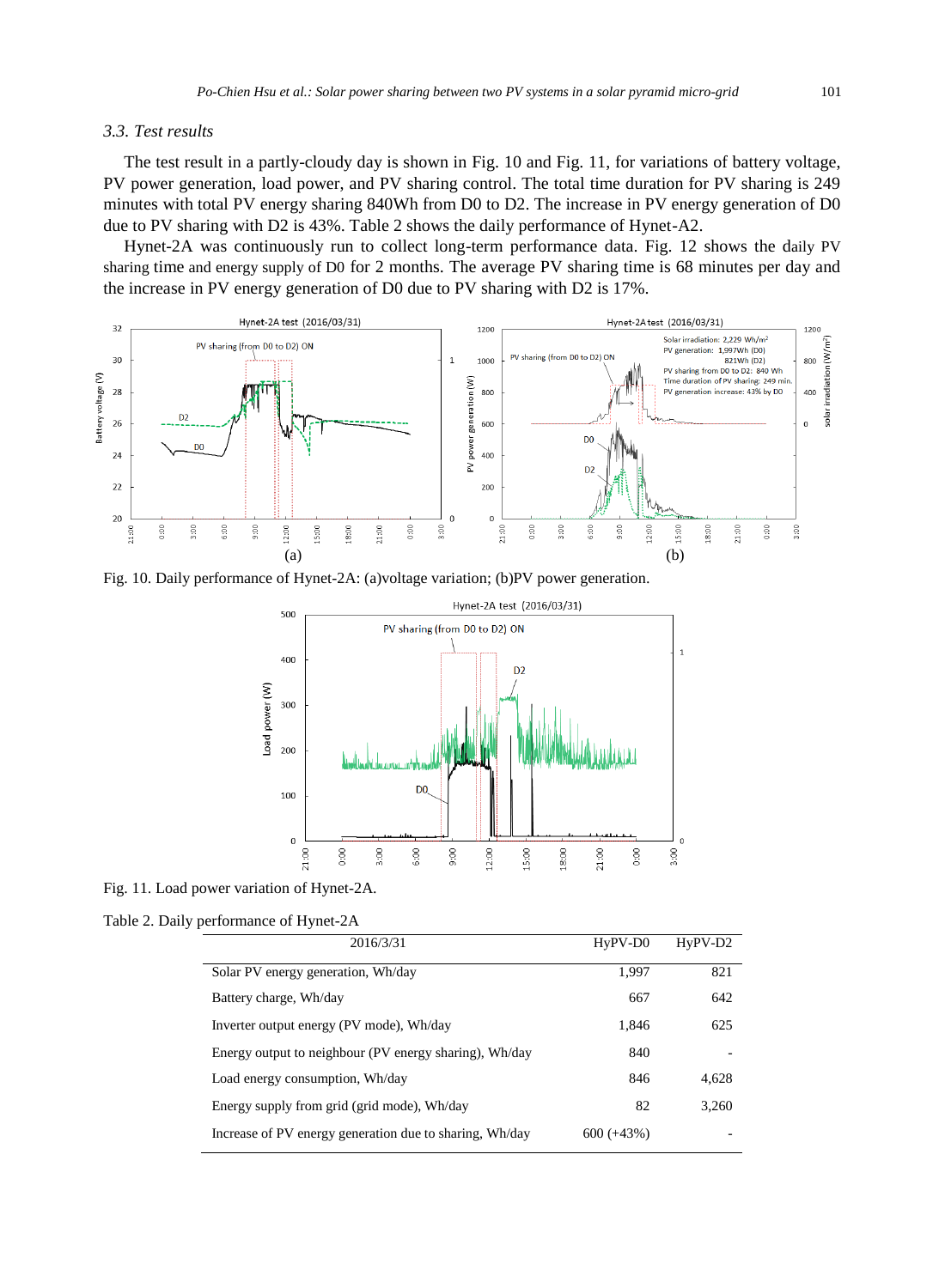

Fig. 12. Daily PV sharing time (a) and energy supply of D0 (b).

Since the MCU controller was tuned (March 18) and the battery of D0 was changed to 100Ah/48V LA battery (April 10) during the long-term test, the daily PV energy generation per kWp installation varies. Fig. 13 shows that it continues to increase and finally reaches 2.29 kWh/kWp per day for D0 and 2.97 for D2, both approaches the mean value (2.47) of grid-tied FIT PV systems in Taipei area. The average PV sharing operation is 332 minutes per day.



Fig. 13. Long-term test of Hynet-2A.

Fig. 14 shows the long-term performance of D2 for 8 months. It is seen that the average PV energy generation is 2.92 kWh/day per kWp PV installation, which is higher than the mean value (2.47) of gridtied FIT solar PV systems installed in Taipei area. 23.5% of PV-mode energy supply in D2 is from D0.



Fig. 14. Performance of D2 with PV sharing.